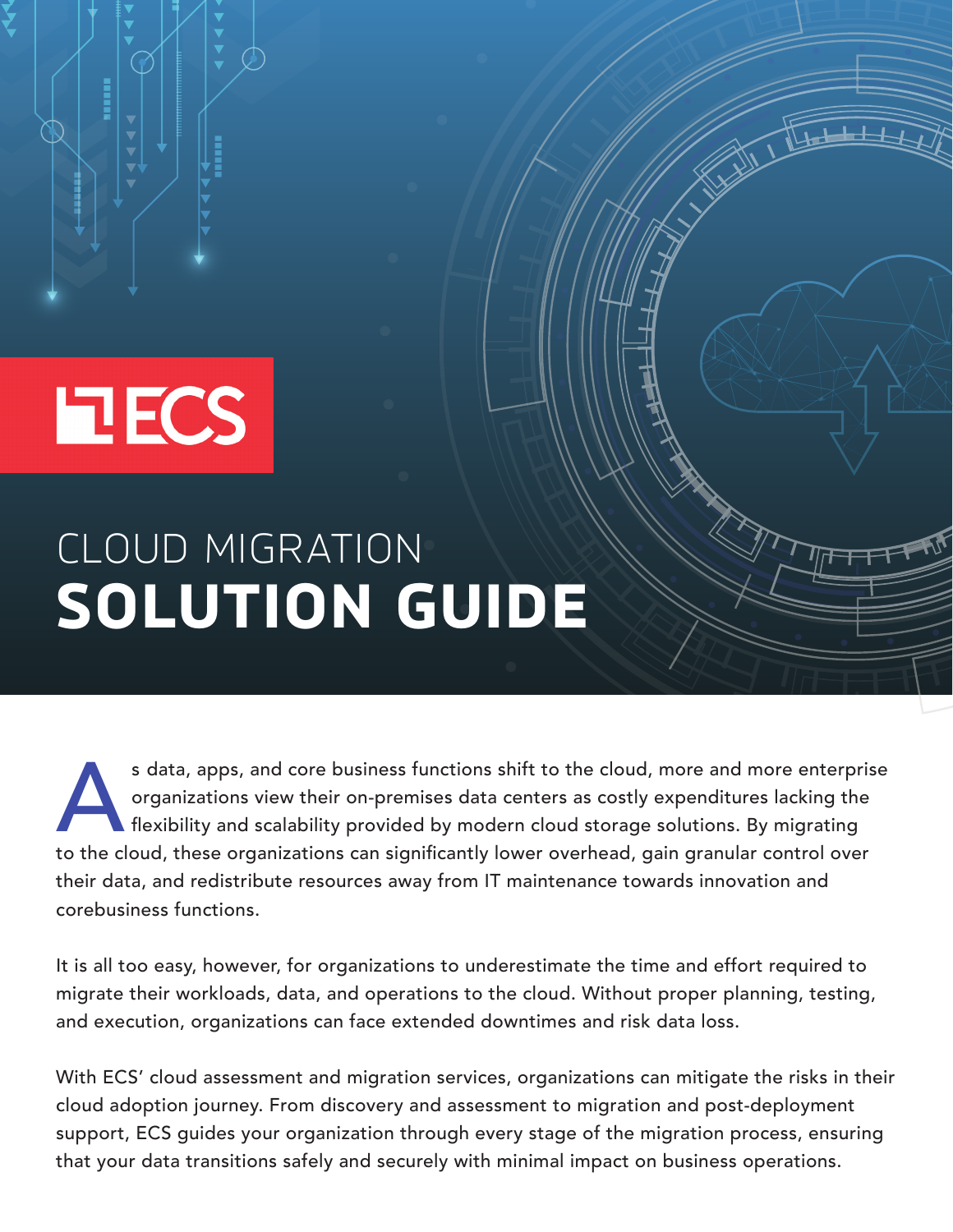

### COST

**CHALLENGE:** Your organization's data continues to grow, but space and costs constraints prevent you from expanding your on-premises data center.

**SOLUTION:** With our fully managed cloud migration services, ECS transforms your organization's operational costs with consumption-based pricing. Our experts design and build workload-specific cloud architectures that allow you to scale your data storage up and down based on your workload demands you only paying for the resources and space you need when you need it.

Organizations no longer have to invest the time, labor, and capital into underused data centers. With our shared responsibility model, ECS lowers those costs without providing unnecessary access or visibility into your sensitive business data. ECS manages your cloud infrastructure and support while your IT team retains autonomy over how and when your data is used.



#### ASSESSMENT

**CHALLENGE:** Your IT team struggles to capture, sort, and migrate the vast amounts of data currently stored across your network.

**SOLUTION:** With our cloud migration assessment services, ECS determines your current state of migration readiness and identifies areas where further development is needed in order to migrate at scale. Through a rigorous discovery and interview process, ECS maps your organization's hardware and software requirements, along with inter/intra system dependencies, ensuring the appropriate firewall, routing, and services are configured to meet dependency and access control requirements.

Within your specific framework of applications and processes, ECS builds a roadmap for transition. Whether you are a small business looking for a secure, low-cost way to store data or a large government agency adapting to changing demands, ECS will custom-design cloud architecture that best suits your operations, data classification, and budget.